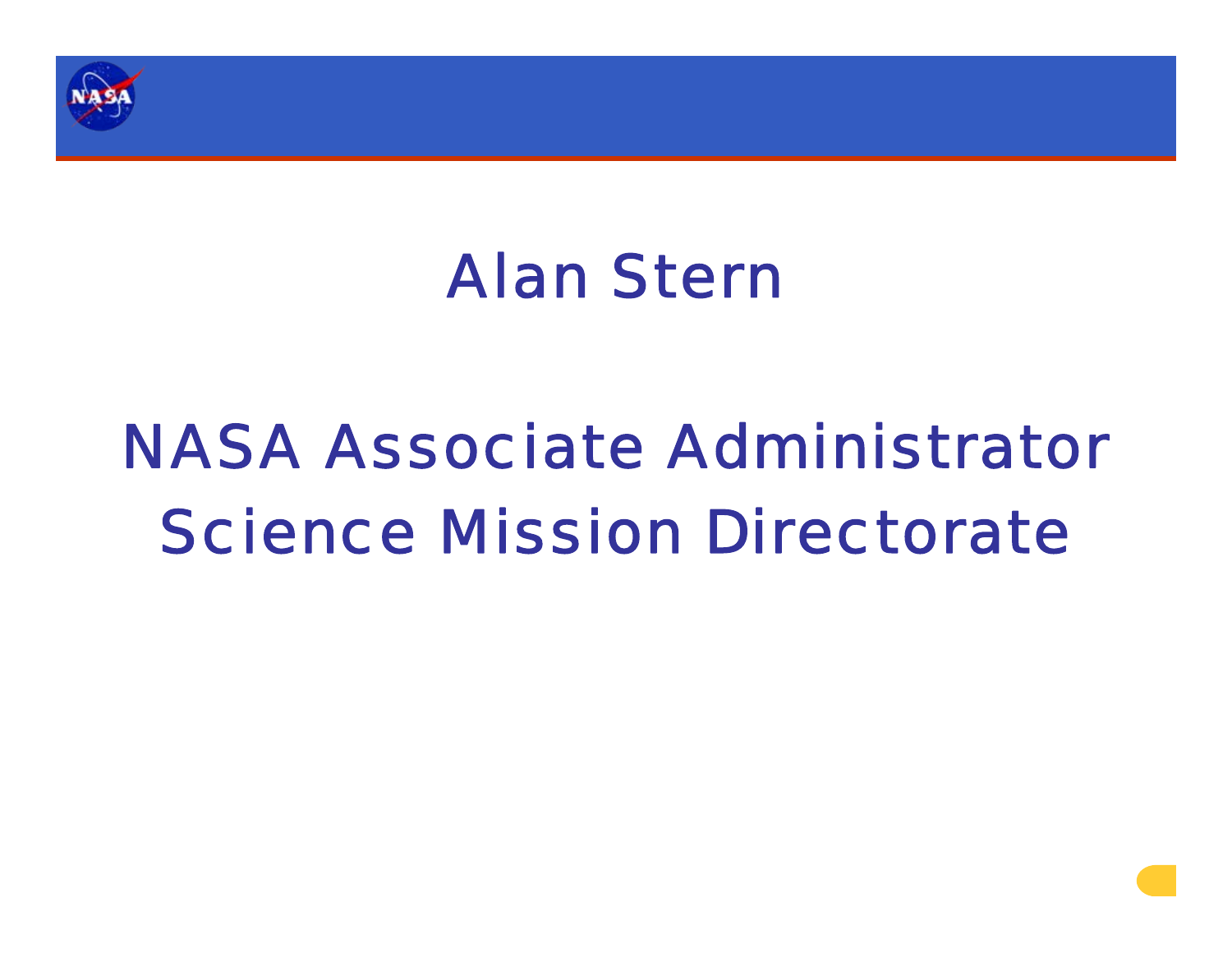

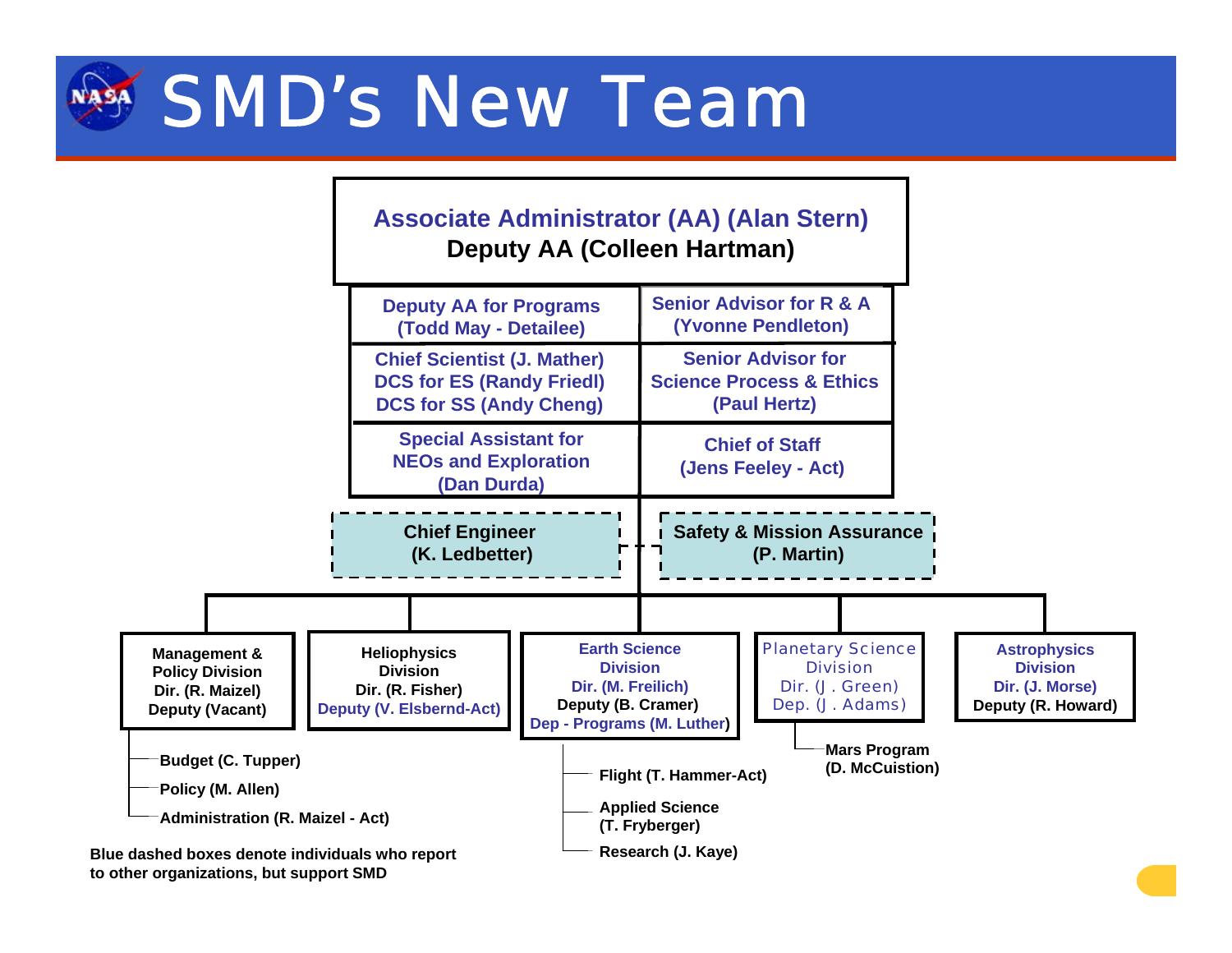## Our Four Core Objectives

- **Q To Get More Science Done With Our Budget.**
- **Q To Ensure "The Vision" Succeeds.**
- To Promote U.S. Leadership Across All of SMD's Science Disciplines.
- To Create a Better Workplace**.**

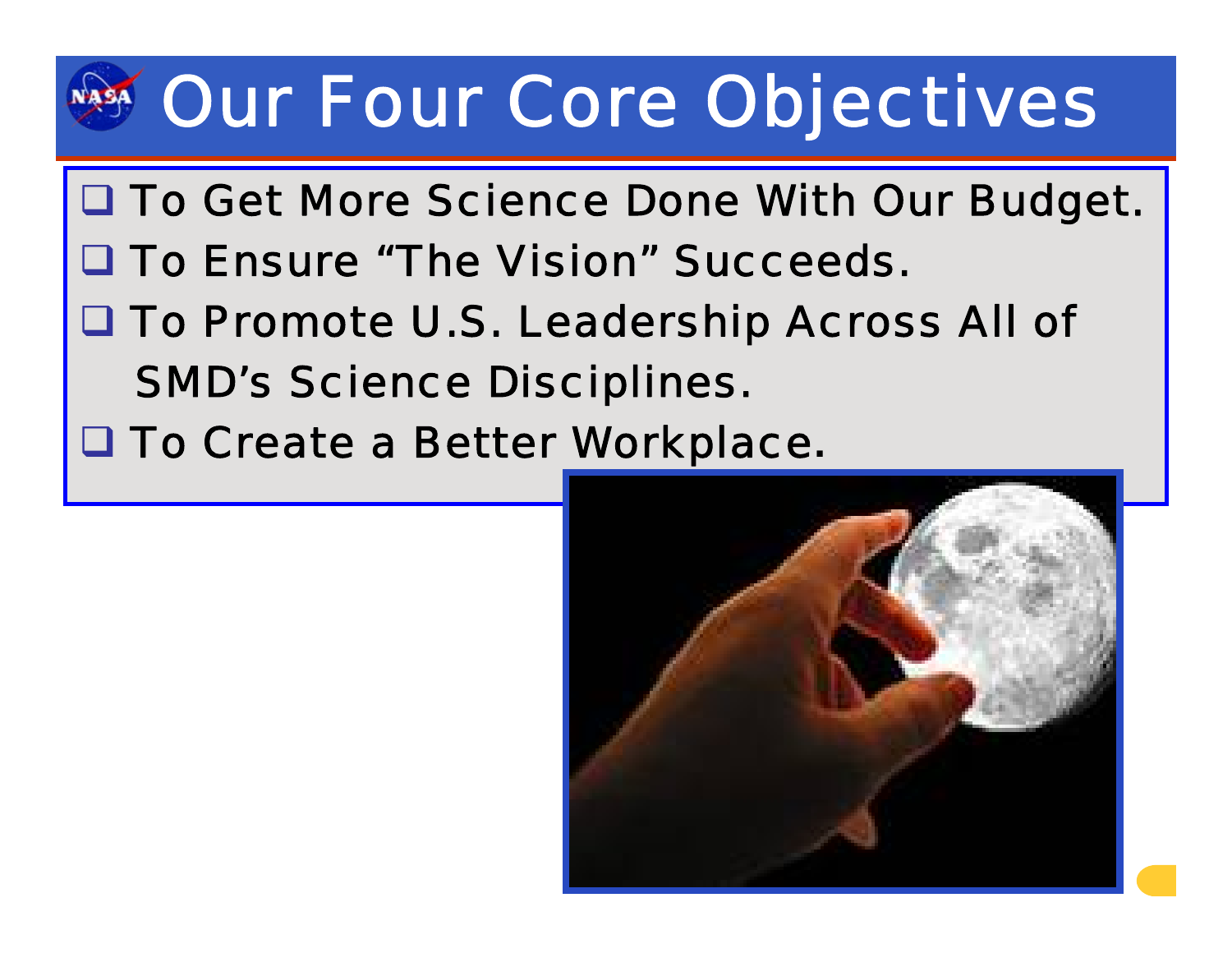### **SMD's Launch Program**

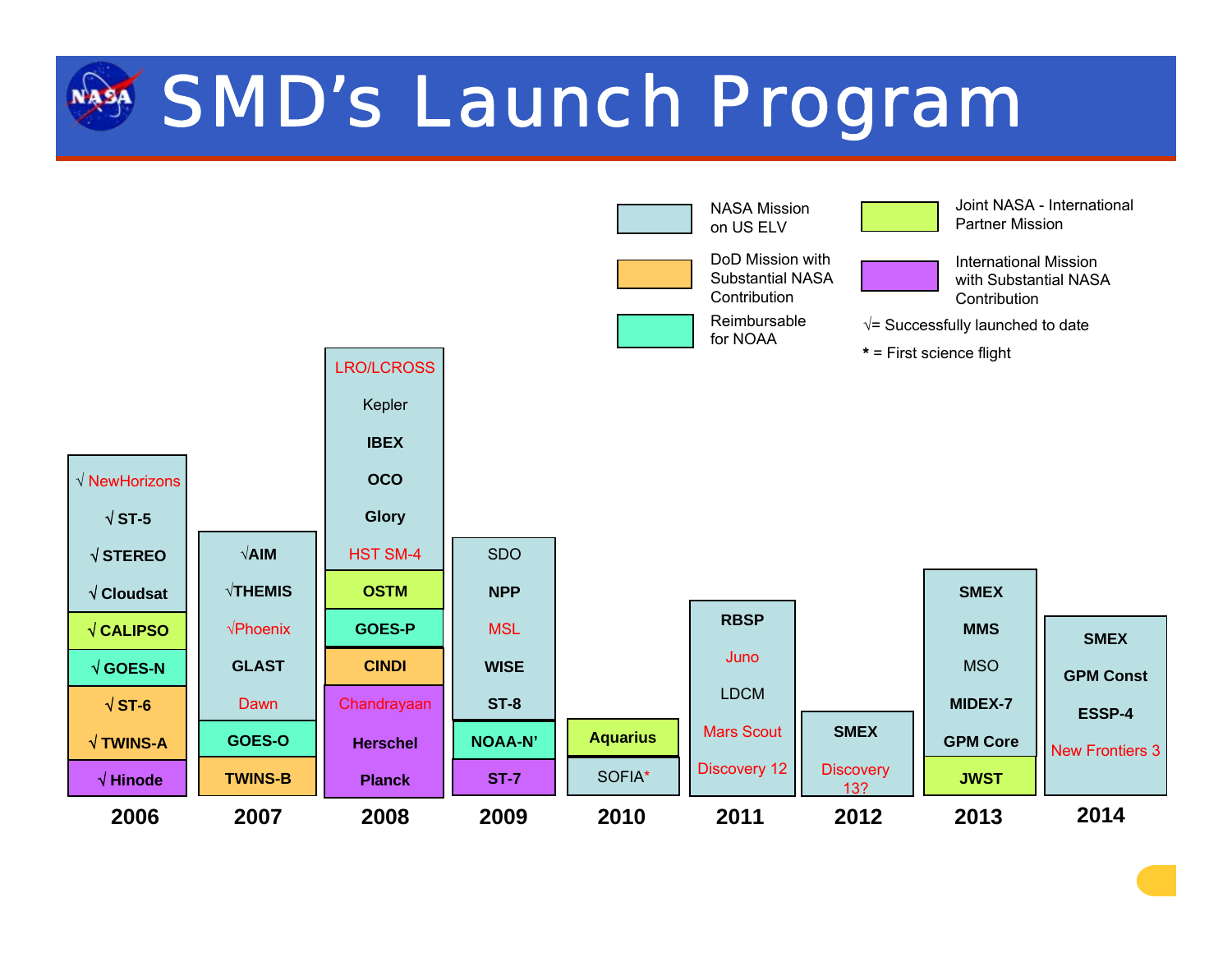### NASA Budget Perspective



- • **The retirement of the Space Shuttle in 2010 and development of new human spaceflight systems occurs once-in-ageneration. A slower rate of budget growth for Science missions is necessary to avoid a prolonged gap in strategic capability of U.S. human spaceflight.**
	- – Science program budget is moderated to 1% annual growth in FY08-11, and then growing consistent with NASA's topline growth thereafter (2.4% in FY12).
	- The Science budget is 32% of the total NASA budget today. In 1992, Science was only 24% of NASA's budget.
- **The rate of growth previously planned for Science was not sustainable, given the need to complete International Space Station assembly with the Space Shuttle and need to retire the Space Shuttle by 2010.**

•

**GerSinMillors** 

– In the FY 2007 budget for FY07-11, the Science budget paid \$2.44B and the Exploration budget paid \$1.26B to make up the difference in the previous, placeholder estimated costs for Space Shuttle and ISS operations (additional \$2.2B and \$1.5B needed in FY06-10, respectively).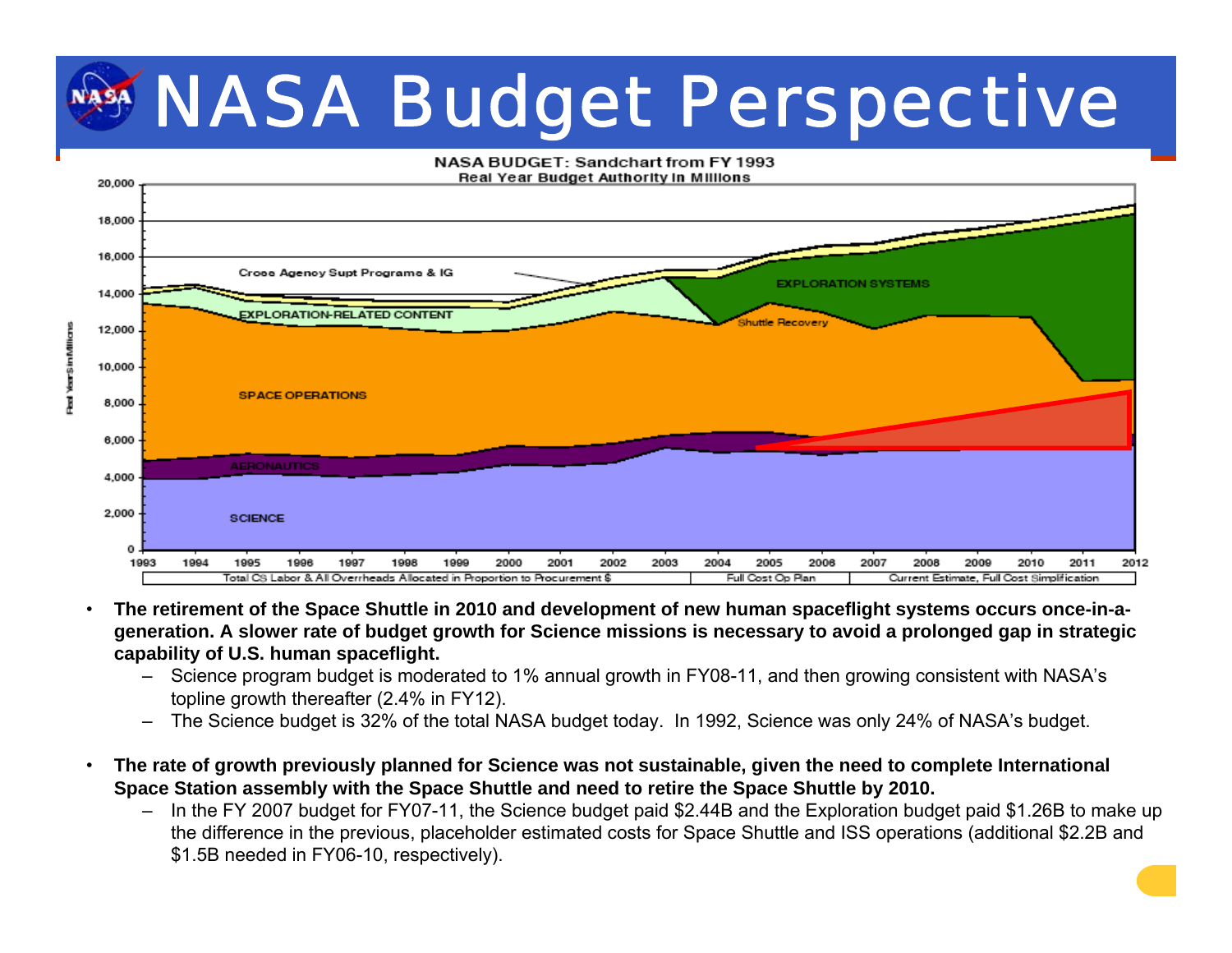## SOME SMD OBJECTIVES

- Control Costs.
- Increase Flight Rates.
- Repair R&A: Both Processes & Budget
- Ensure Missions Fund Their Science.
- Expand Foreign Collaborations.
- Expand Suborbital Research.
- Recreate a Lunar Science Community.
- Accelerate Progress on the Earth
	- Science Decadal Survey.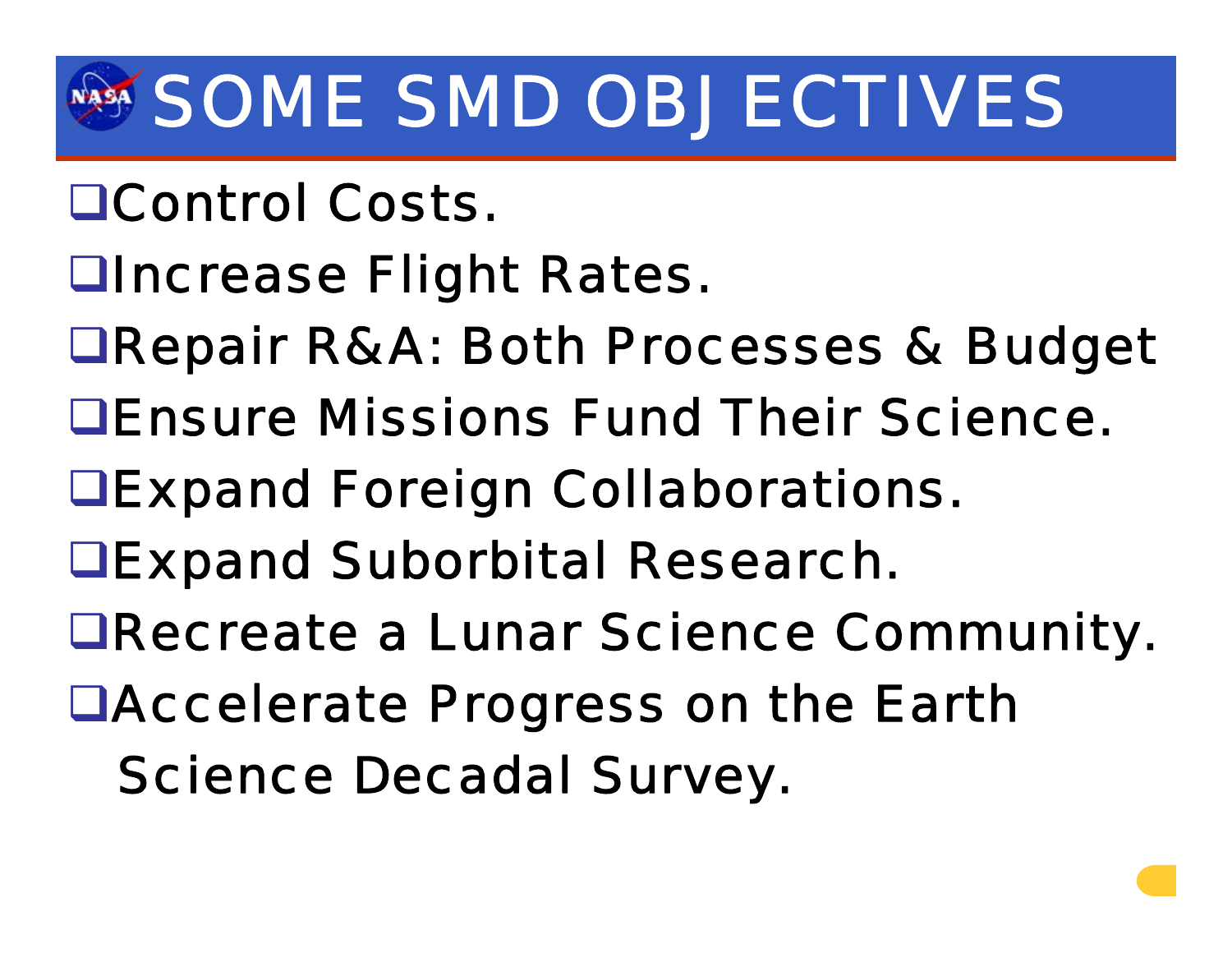## **MMEP 2007 EVOLUTION**

- **LJan: PHX \$25M Build Cost Increase.**
- **<u>OJune: MSL Sample Caching.</u>**
- May: MEP MSR Re-Focus.
- Aug: Phoenix launch.
- **OSep: Phoenix \$5M Mission Ops Increase.**
- **□Sep: MSL \$62M Re-baseline.**
- **OSep: Funded New MER Extensions** Thru FY08 (\$20M), With Commitment for FY09 (\$20M) If Still Operating.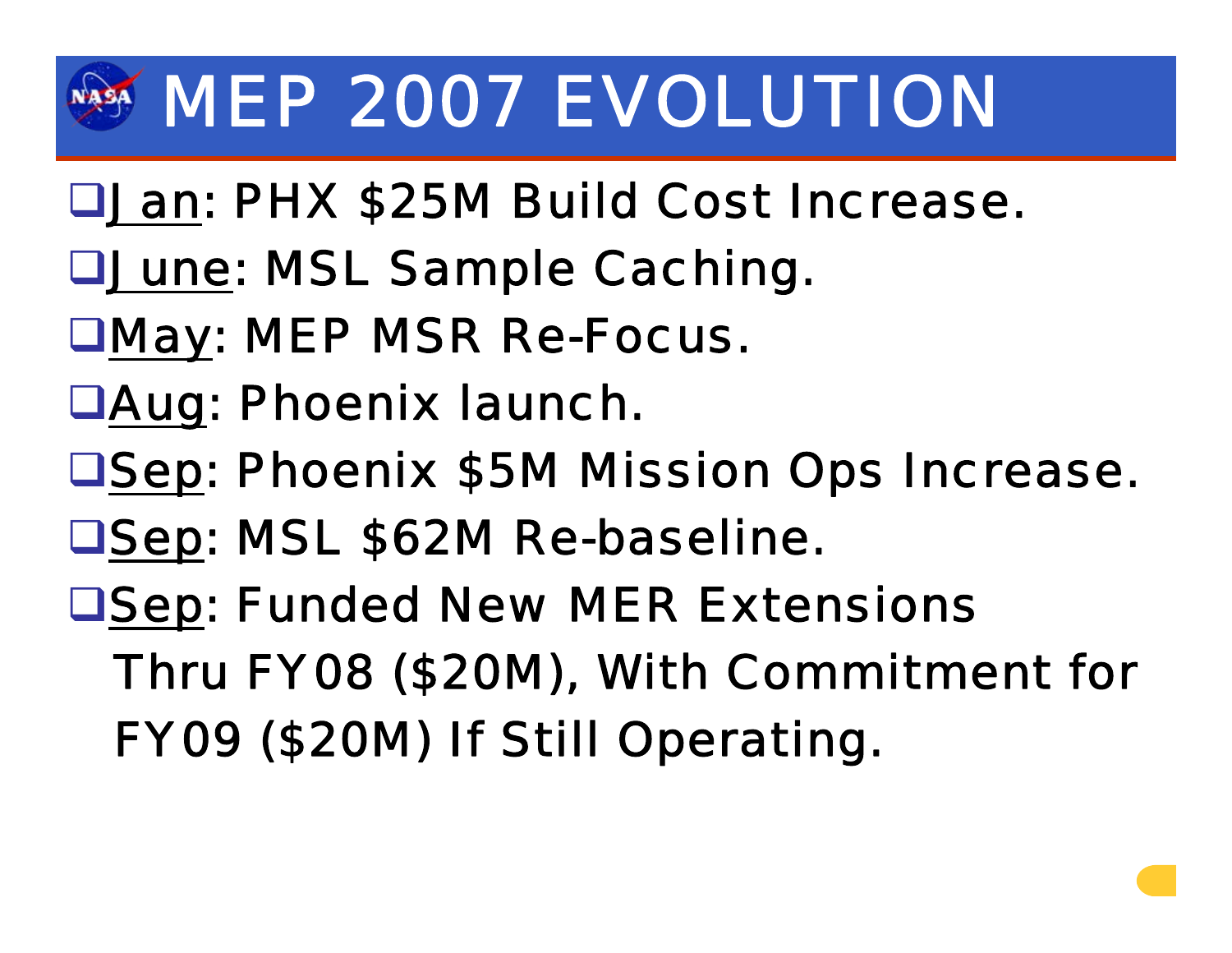# MSL OVERRUN 1

**August 2006: MSL Confirmed at a development (C/D) cost of \$972M.**

– **Program added \$32M to increase reserves to 35% (~60% on the S-Curve).**

**Late '06/early '07: ~\$20M in descopes were taken to control cost growth:**

- **TLS, Corer, Sample Crusher, CheMin dual X-ray source, EDL latitude performance.**
- **June '07: MSL estimated needs of approximately \$75M. Sources of growth included:**
	- **Instruments; SAM, CheMin, ChemCam, Malin Space Science Systems cameras.**
	- **Mechanical Design of Rover body, Corer/drill, Sample Acquisition/Sample Processing and Handling**
	- **Actuator Design**
	- **Thermal Protection System testing**
	- **Parts Procurements**
	- **Fabrication Services/Labor**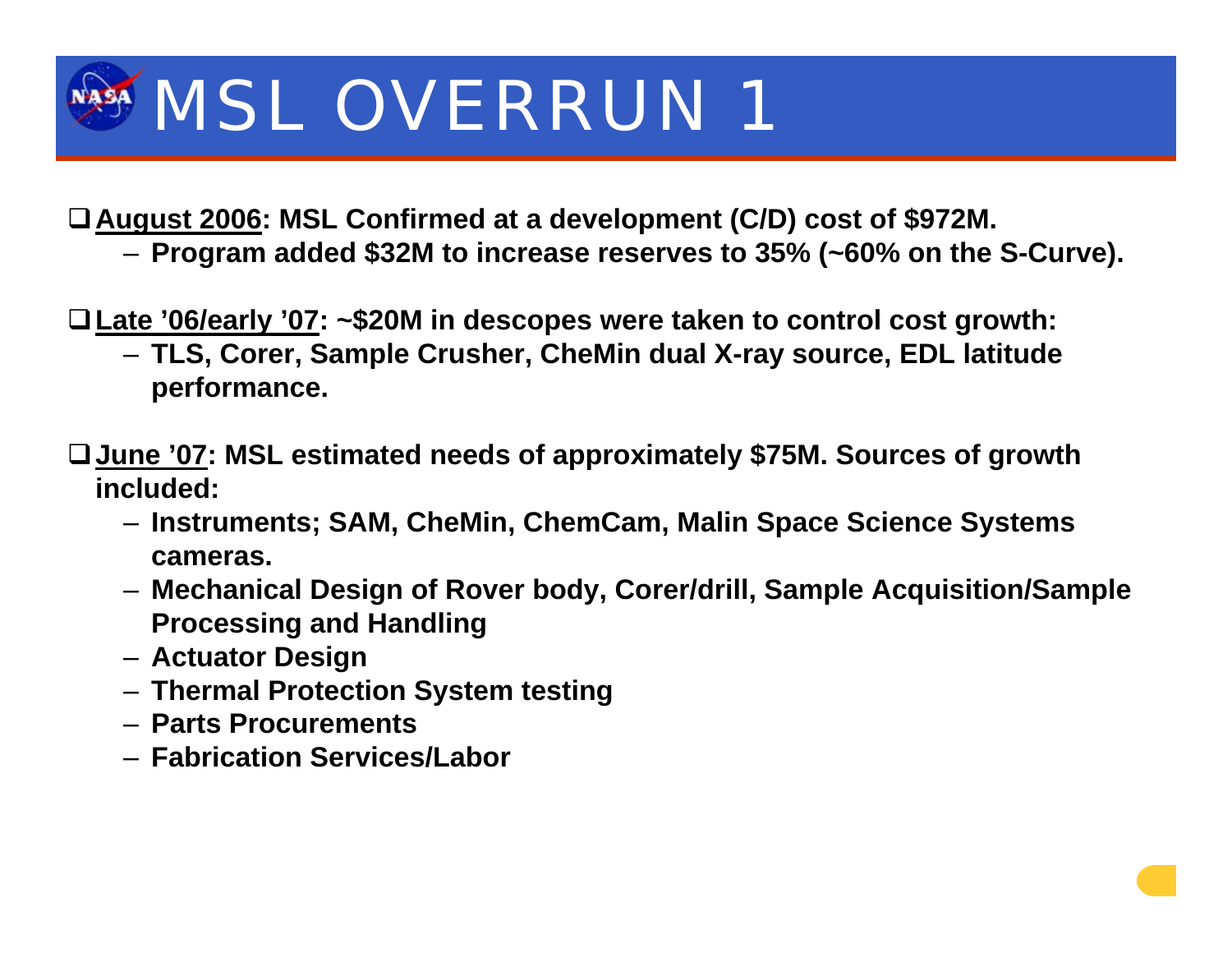# **MSL OVERRUN 2**

#### **Time was of the essence.**

- ¾ **Project needs resolution and focus to go forward.**
- ¾ **Descope effectiveness decreasing with time.**
- **Project developed recommended solutions:**
	- ¾ **Briefed to SMD AA and HQ CE.**
	- ¾ **Independent Science Team Defined the Science Floor for MSL:**
		- ¾ **SAM, CheMin, APXS, Hand Lens, brush and multiple drills.**

#### **SMD's MSL Overrun Solution:**

- ¾ **\$26M in descopes to MSL; remains well above the defined science floor.**
- ¾ **\$36M from Mars Program reserves.**
- ¾ **This is the max available funding considering other MEP liens.**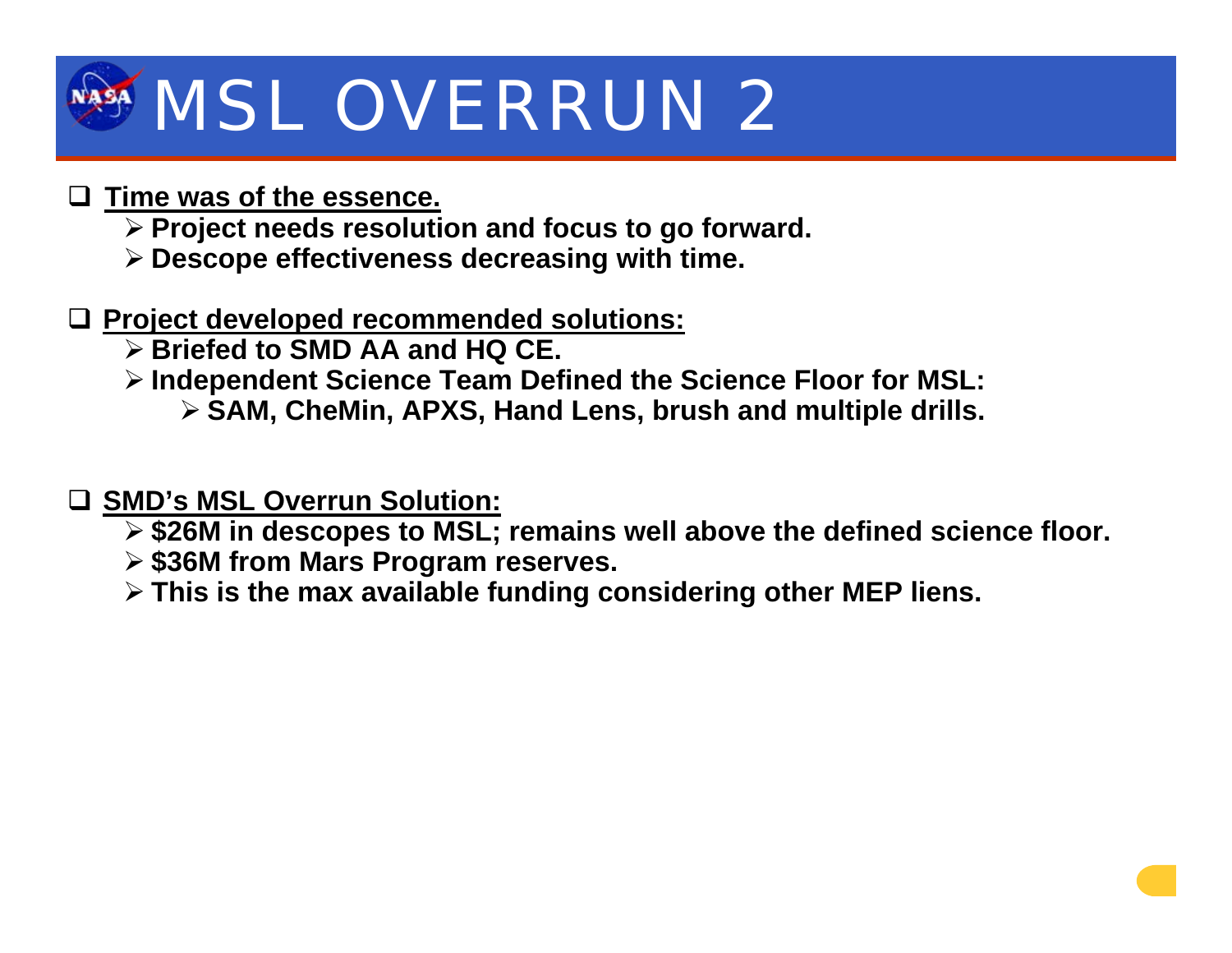# **MSL OVERRUN 3**

- • Group 1 Recommended/Recommended (\$19M taken)
	- $\equiv$ Eliminate spare RTG
	- –Limit to 5 landing sites by Oct '07 site selection workshop
	- –Descope MASTCAM zoom capability
	- –Eliminate MARDI
	- –Replace Surface Removal Tool with a brush
	- –Defer Participating Scientist call until Phase E
	- –Descope Surface GNC capability
	- –Reduce Mission System Development budget
	- –Eliminate EDL Hot Swap capability
	- –Replace system vibe with acoustics as in past Mars missions
	- $\equiv$ Delete Heat Rejection System characterization test
	- –Delete Stand Alone S/C Testbed
- Group 2: Recommended with programmatic implications (\$6.5M taken)
	- No additional funds to ChemCam
	- –Replace (i) MAHLI with MER MI spare and (ii) MASTCAM with MER PANCAM spare
	- Remove REMS and DAN
- Group 3: Not recommended due to high science or technical risk (None taken)
	- Delete redundant RCE
	- Delete second stage SDST
	- Convert MMRTG Qual unit to protoflight
- •Other (\$0.5M taken)

•

•

- –Descope TLS re-integration capability (follow up from early-07 descope round)
- Cost Cap SAM and Chemin

**Descopes executed are in green**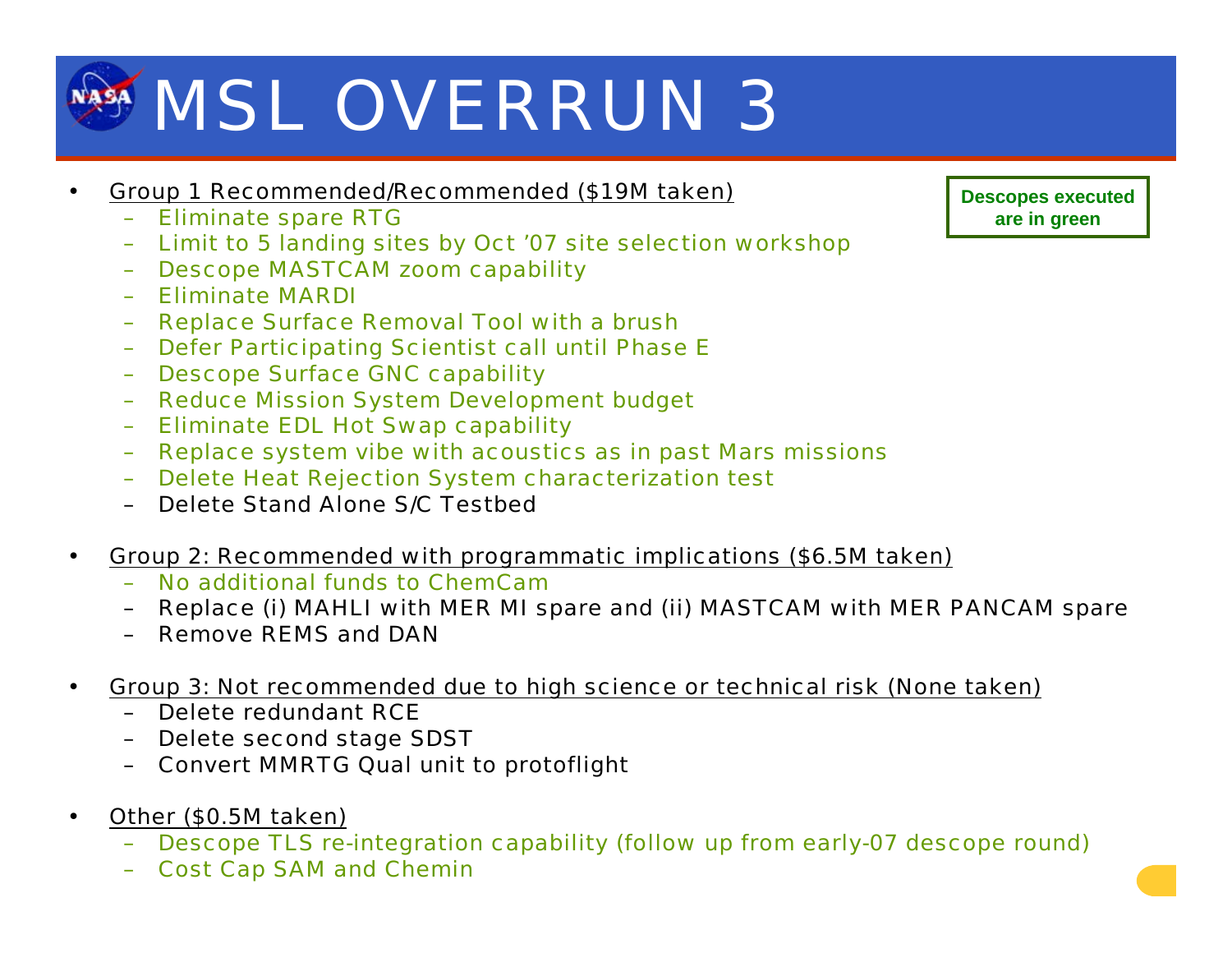### MSL PAYLOAD RESCOPES

#### **MSL Rescoped Payload September 2007**

| <b>INSTRUMENT</b>                    | <b>SCOPE CHANGE</b>                             |             |
|--------------------------------------|-------------------------------------------------|-------------|
| Mast Camera (MastCam)                | Zoom capability deleted and cost capped         | After a     |
| <b>Mars Hand Lens Imager</b>         | Cost capped                                     | combined    |
| (MAHLI)                              |                                                 | $60\%$ cost |
| Mars Descent Imager (MARDI)          | <b>Instrument deleted</b>                       | growth      |
| Alpha Particle X-Ray                 | No change                                       |             |
| Spectrometer (APXS)                  |                                                 |             |
| Chemistry Camera (ChemCam)           | No funding beyond FY'07 after a 77% cost growth |             |
| <b>Chemistry &amp; Minerology</b>    | Cost capped after a 160% cost growth            |             |
| Instrument (ChemMin)                 |                                                 |             |
| Sample Analysis at Mars (SAM)        | Cost capped after a 60% cost growth             |             |
| <b>Radiation Assessment Detector</b> | No change                                       |             |
| (RAD)                                |                                                 |             |
| <b>Dynamic Albedo of Neutrons</b>    | No change                                       |             |
| (DAN)                                |                                                 |             |
| <b>Rover Environmental</b>           | No change                                       |             |
| <b>Monitoring Station (REMS)</b>     |                                                 |             |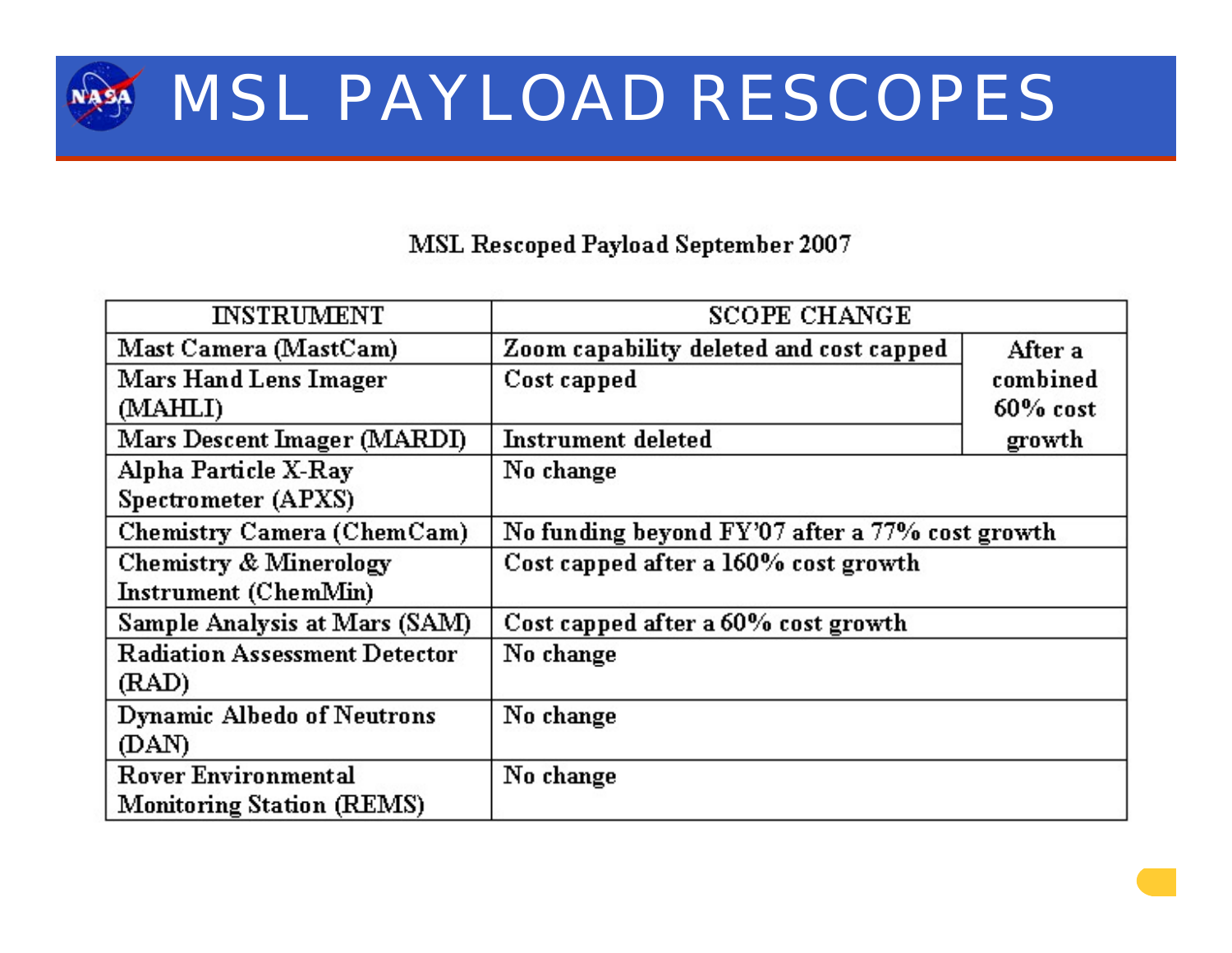

# Mars Sample Return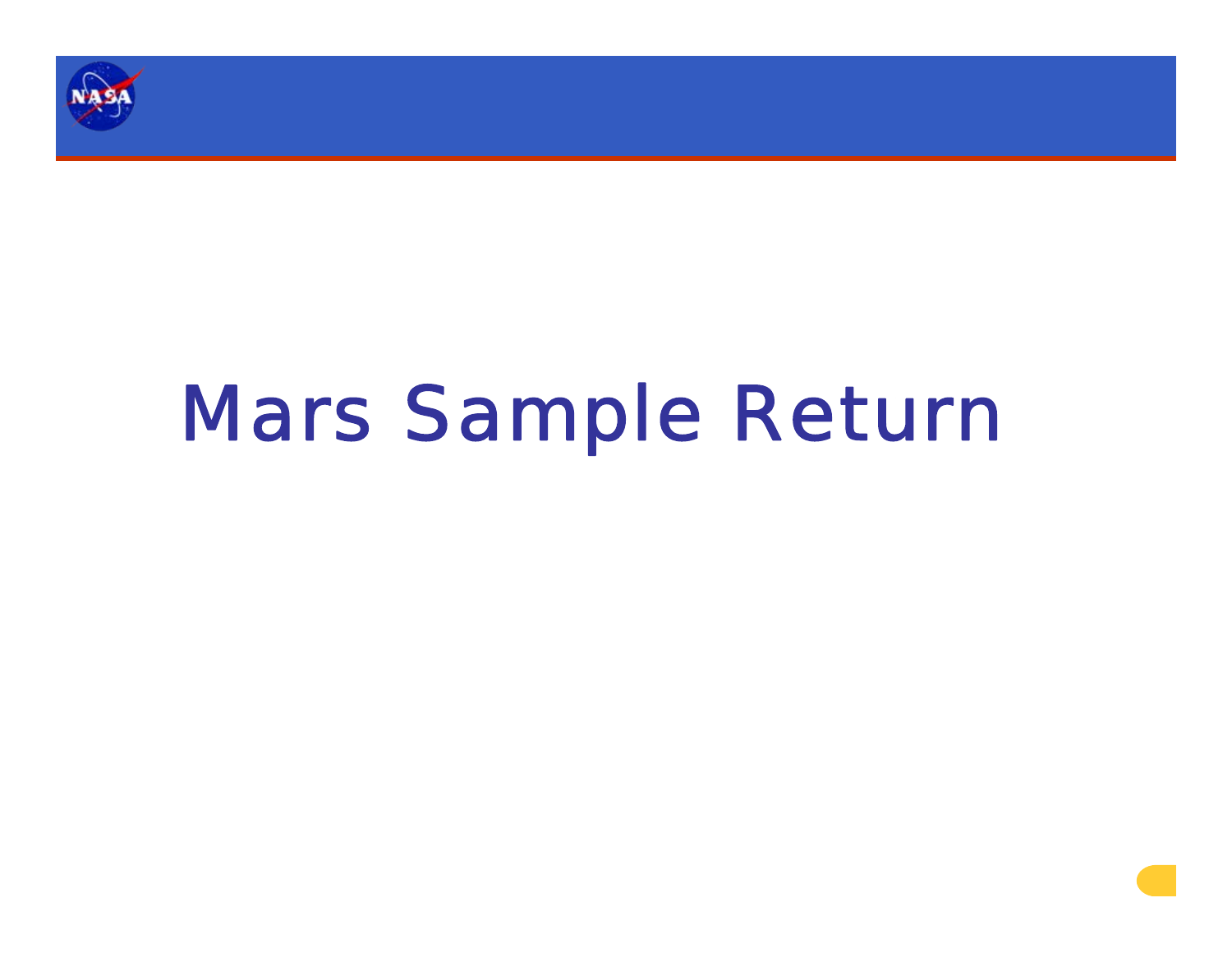

### **Q** Sample return is critical to solar system exploration:

- Increased emphasis on returning samples from various bodies in the solar system within PSD of SMD.
- **Q Interest in Lunar sample missions increasing at NASA.**

**□ Planning to add caching to MSL.** 

### **Q MSR remains a MEP and US NAS priority.**

- MEP budget cuts in '05/06 "pushed" MSR to 2020+.
- NRC's Astrobiology Strategy for the Exploration of Mars reinforced importance of sample return in astrobiology as well as geology, geochemistry.
	- Aligns well with the "search for extinct/extant life" pathway in '05/06 MEP replan.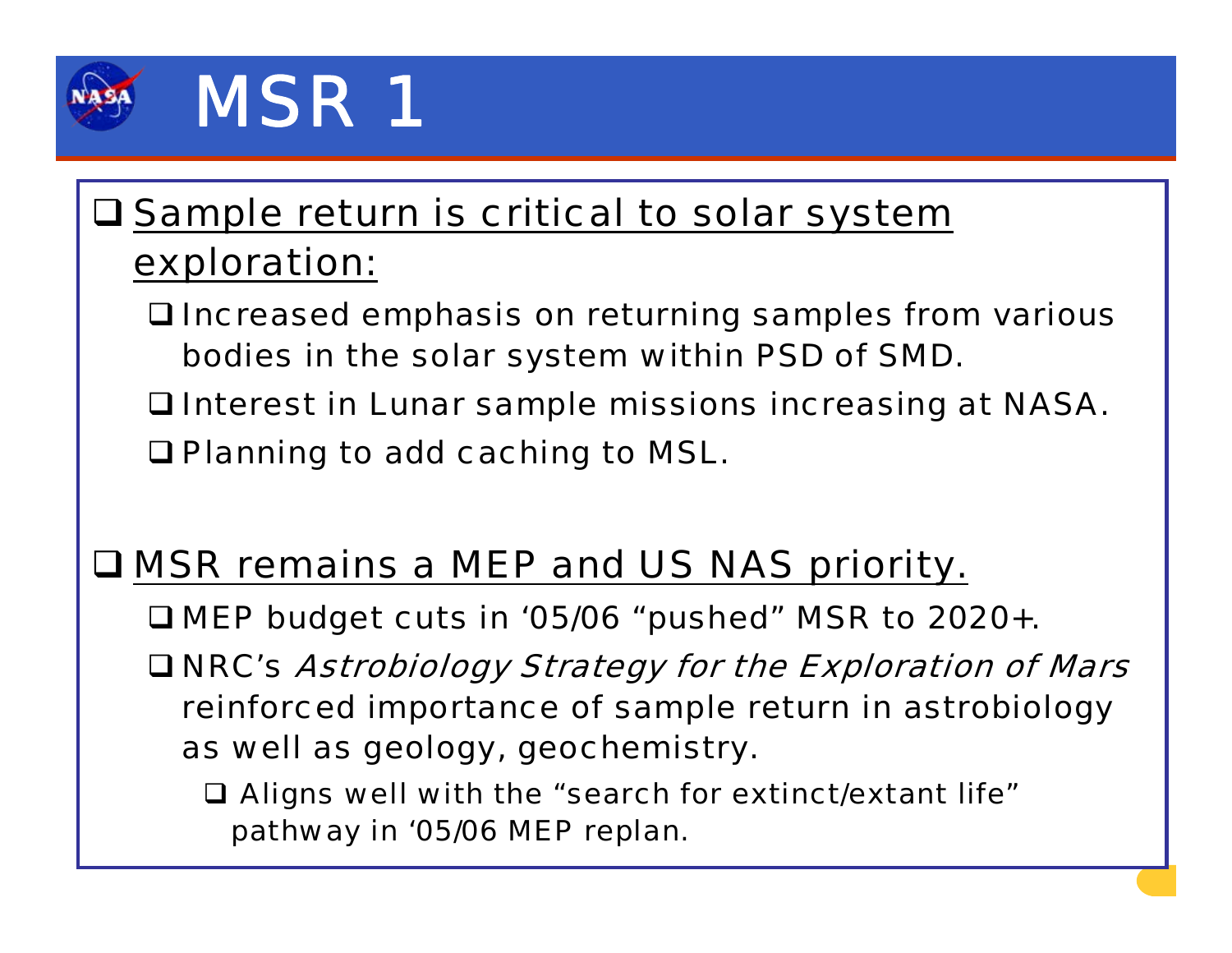

### **Q International interest in 2020 mission expanding:**

- NASA dates align with ESA Aurora Program MSR plans.
- ESA considering adding caching to 2013 ExoMars mission.
- ESF recently identified MSR as the "recommended next mission after ExoMars" for ESA.
- **O The potentially paradigm-changing nature of** sample return from Mars, and mission expense, lends itself to an international effort:

 IMEWG-chartered WG critical to solidifying plans, architectures, partnerships, etc.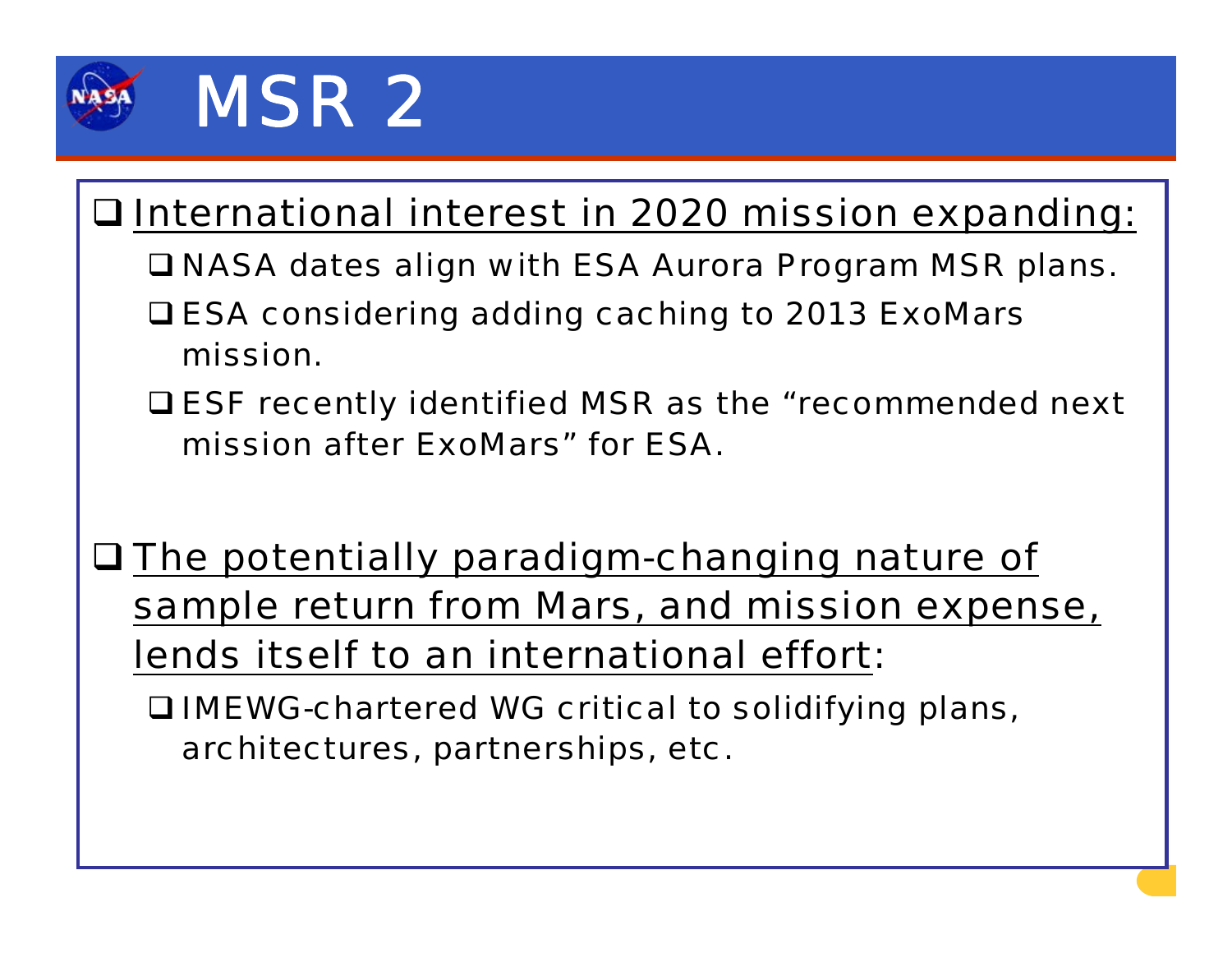

- ESA's Aurora Program contains MSR in 2018-2020:
	- –Aligns with US MEP timing.
	- – ESA contribution of 30-40% proposed; NASA Leadership desired. Individual countries may join the partnership as well.
- The kick-off meeting of the International Mars Architecture for Return of Samples (IMARS) WG met in Rome Sept 21.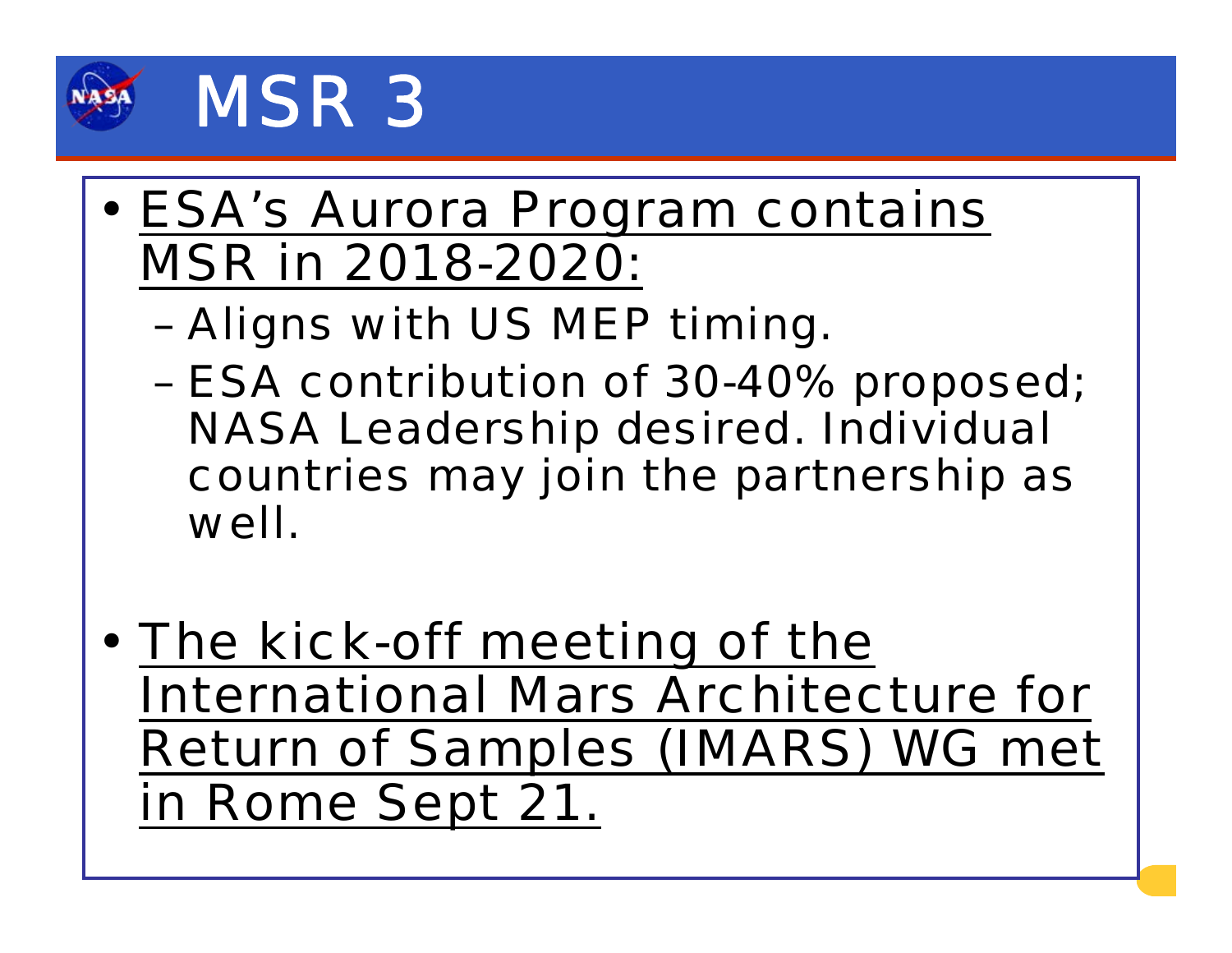## MSL SAMPLE CACHE 1

#### **A multi-center partnership between JPL and ARC:**

- **JPL is responsible for initial concept design, integration in ATLO and V&V execution, integration into operations plans**
- **ARC is responsible for detailed design, development, delivery and V&V support, and operations concept development with MSL science Team**
- **SMD would fund the cache**

#### **The following constraints are in effect:**

- **The total mass impact to MSL cannot exceed 2 kg.**
- **Cost cannot exceed \$2M.**
- **MSL's technical needs have priority.**
- **MSL's project schedule has priority.**
- **Cache is not part of the MSL Level I requirements or mission success criteria.**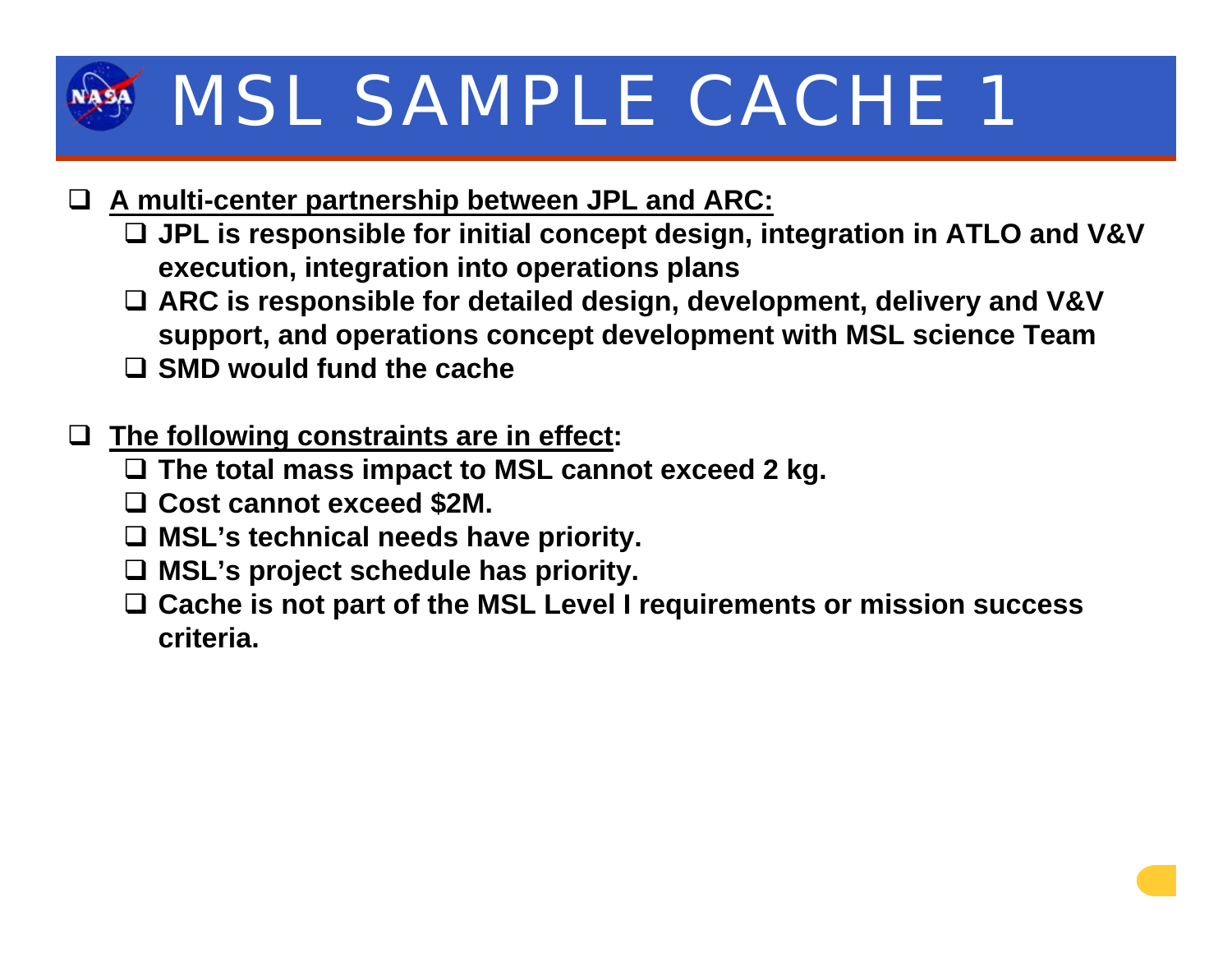## MSL SAMPLE CACHE 2



**Cradle: Back / Front**

- $\Box$  **MSL Sample:**
	- $\triangleright$  At least 5 samples with goal of 10.
	- $\triangleright$  Materials chosen to minimize contamination.
	- $\triangleright$  Inlet supports same range of solid sample orientations as SAM and CheMin.
	- ¾ Inlet and exposed covers visible to at least one camera
	- > Forward contamination satisfied by methods comparable to those used on other hardware (e.g., wheels).
	- ¾ Back contamination would be addressed by a MSR mission.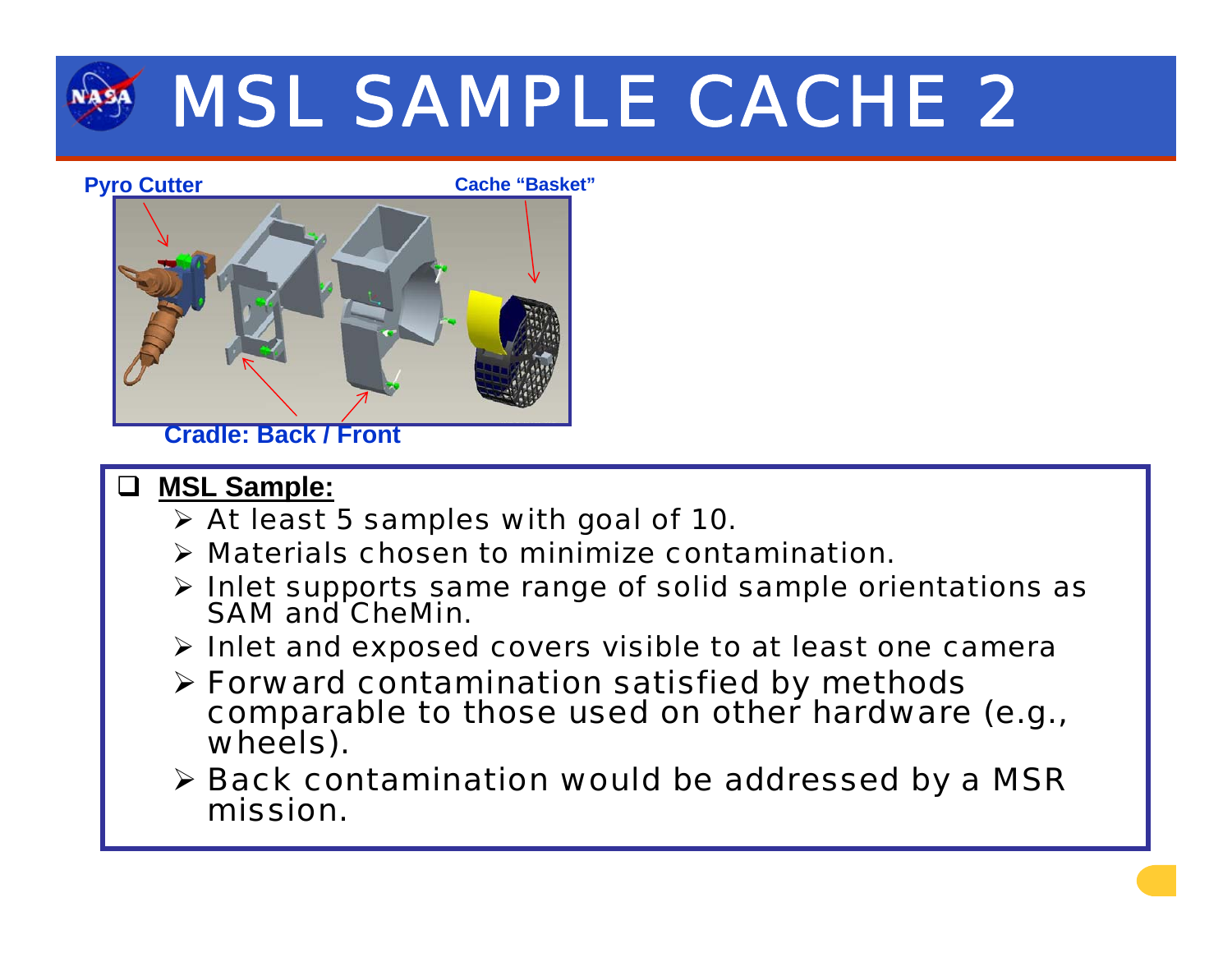

### Two assemblies: Cradle and Sample Cache